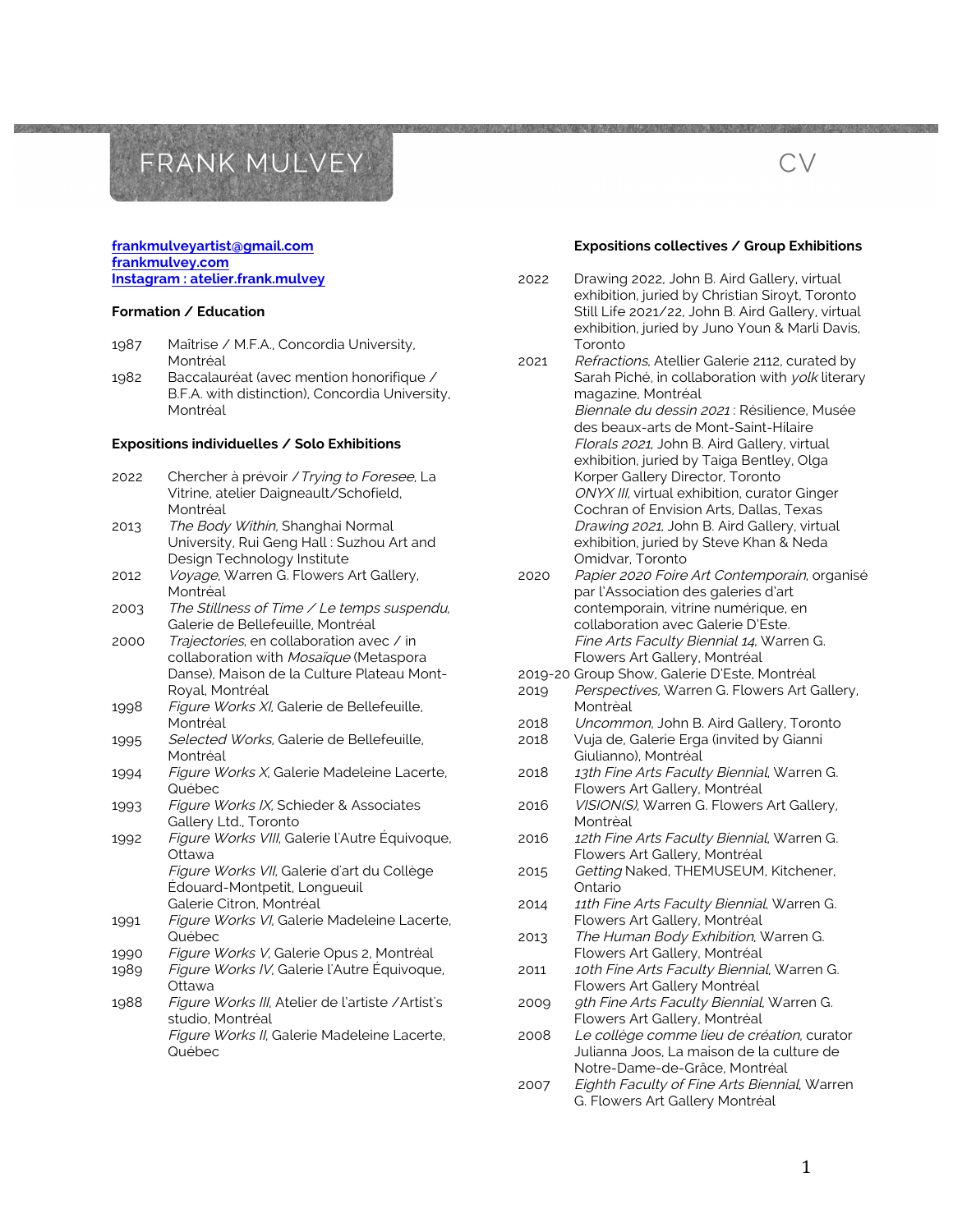| 2005 | Figura, Galerie de Bellefeuille, Montréal<br>Seventh Faculty of Fine Arts Biennial,<br>Dawson College, Montréal |
|------|-----------------------------------------------------------------------------------------------------------------|
| 2004 | Between the Lines, Galerie d'art Stewart Hall,<br>Montréal, 2003                                                |
|      | Sixth Fine Arts Faculty Biennial, Collège                                                                       |
|      | Dawson, Warren G. Flowers Art Gallery,                                                                          |
|      | Montréal                                                                                                        |
| 2002 | ART 2002, Galerie de Bellefeuille, Montréal                                                                     |
| 2001 | Corpus, Galerie D'Avignon, Montréal                                                                             |
|      | 25 Artists, 25 Years, Galerie d'art Leonard &<br>Bina Ellen, Montréal                                           |
|      | Fifth Fine Arts Faculty Biennial, Dawson                                                                        |
|      | College, Montréal                                                                                               |
| 1999 | Human Figure Humaine, Galerie de                                                                                |
|      | Bellefeuille, Montréal                                                                                          |
|      | La Collection Imaginaire de Darota/                                                                             |
|      | Darota's Choice, Montréal                                                                                       |
|      | Fourth Dawson College Fine Arts Faculty                                                                         |
|      | Biennial, Dawson College, Montréal                                                                              |
| 1997 | Qui dit mieux?, Galerie Plein Sud, Longueuil                                                                    |
|      | Exposition des oeuvres des professeurs du                                                                       |
|      | département d'arts plastiques / Faculty of                                                                      |
|      | Fine Arts Show, Dawson College, Montréal                                                                        |
| 1996 | Tribute to Roland Smith, Visual Arts Gallery,                                                                   |
|      | Concordia University, Montréal                                                                                  |
| 1995 | Spirit of the Cathedral, Galerie nationale du<br>Canada / National Gallery of Canada, Ottawa                    |
|      | Six Painters, Galerie l'Autre Équivoque,                                                                        |
|      | Ottawa                                                                                                          |
|      | Biennale '94, Exposition des oeuvres des                                                                        |
|      | professeurs du département d'arts                                                                               |
|      | plastiques / Faculty of Fine Arts Show,                                                                         |
|      | Dawson College, Montréal                                                                                        |
|      | Montreal 94 Foire d'art contemporain, 460                                                                       |
|      | Ste-Catherine ouest, Montréal                                                                                   |
| 1993 | Entrée libre à l'art contemporain (ELAAC),                                                                      |
|      | Place Bonaventure, Montréal<br>Le nu contemporain, Galerie Lacerte Palardy                                      |
|      | & Associés, Montréal                                                                                            |
|      | Biennale Découverte, Musée du Québec,                                                                           |
|      | Québec                                                                                                          |
| 1992 | Aspects of Drawing, Schieder & Associates                                                                       |
|      | Gallery Ltd., Toronto                                                                                           |
|      | EverGreen, Canadian Museum of Nature,                                                                           |
|      | Ottawa                                                                                                          |
|      | Entrée libre à l'art contemporain (ELAAC),                                                                      |
|      | Place Bonaventure, Montréal                                                                                     |
|      | From Figuration to Abstraction: 6 Montreal                                                                      |
|      | Artists, Centre for Contemporary Art, Saint<br>Thomas, Ontario                                                  |
|      | Le nouveau monde, Maison de la Culture                                                                          |
|      | Rosemont-Petite Patrie, Montréal                                                                                |
|      | Erin Cara, Centre Mondial de Commerce de                                                                        |
|      | Montréal / Centre for Contemporary Art,                                                                         |

Saint Thomas, Ontario

Biennale '92, Exposition des oeuvres des professeurs du département d'arts plastiques / Faculty of Fine Arts Show, Dawson College, Montréal Visions et Versions, Maison de la Culture Notre-Dame-de-Grâce, Montréal Exposition des membres de la Faculté / Faculty of Fine Arts Show, Concordia University, Montréal

CV

- 1991 Artistes du Québec / Artists of Quebec: Gallery 78, Fredericton, New Brunswick; ABEC Centre, Saint John, New Brunswick; Galerie McCain, Florenceville, New **Brunswick**
- Grand Opening, Galerie Citron, Montréal 1990 Mimesis, conservateur/curator: Allan Pringle, Musée Marsil, Saint-Lambert
- 1989 L'atelier d'artiste, Galerie Madeleine Lacerte, Québec Vernissage I, Galerie Opus 2, Montréal New Works, avec/with Bruce Emo, atelier de l'artiste/artist's studio, Montréal
- 1988 Bloc Artistes, Galerie Nomad, Montréal
- 1986 Gallery Artists, Galerie Segal/Steinberg, Montréal
- 1985 Tout l'art du monde :Galerie de l'Université du Québec à Montéal (UQAM), Montréal; Galerie d'art du Centre culturel de l'Université de Sherbrooke, Sherbrooke; Centre d'exposition de Gatineau, Gatineau, Québec
- 1984 Gallery Artists, Grünwald Gallery, Toronto
- 1983 Création Québec '83, Centre Saidye Bronfman, Montréal E(x)changes, Grünwald Gallery, Toronto
- 1982 Two Man Show avec/with Hanibal Srouji, Galerie de l'Ecole d'architecture, Université McGill / McGill School of Architecture Gallery, Montréal Selection 1982, Place-des-Arts, Montréal Le Show 1982, Weissman Gallery, Montréal

#### **Catalogues, Livres d'art / Art Books**

- 2020 Fine Arts Faculty Biennial 14, Warren G. Flowers Art Gallery, Montréal
- 2019 Perspectives, Warren G. Flowers Art Gallery, Montréal
- 2018  $13<sup>th</sup>$  Fine Arts Faculty Biennial, Warren G. Flowers Art Gallery, Montréal
- 2016 VISION(S), Warren G. Flowers Art Gallery, Montréal
- 2016  $12^{th}$  Fine Arts Faculty Biennial, Warren G. Flowers Art Gallery, Montréal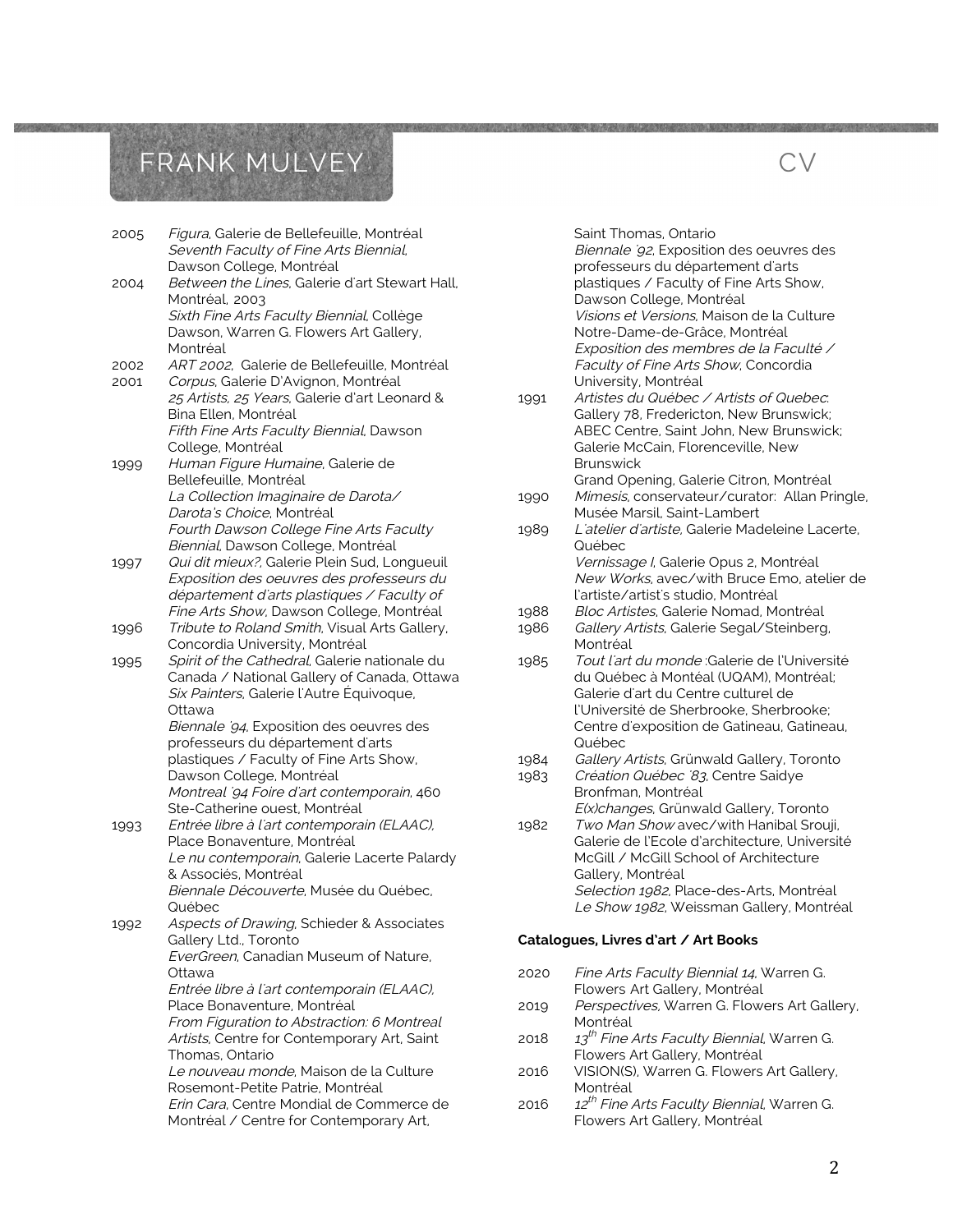| 2014 | 11 <sup>th</sup> Fine Arts Faculty Biennial, Warren G.<br>Flowers Art Gallery, Montréal |
|------|-----------------------------------------------------------------------------------------|
| 2013 | The Human Body Exhibition, Warren G.                                                    |
|      | Flowers Art Gallery, Montréal<br>Voyage - The Charcoal Drawings of                      |
| 2012 |                                                                                         |
|      | Frank Mulvey, Warren G. Flowers Art                                                     |
|      | Gallery, Montréal                                                                       |
| 2011 | 10 <sup>th</sup> Fine Arts Faculty Biennial, Warren G.                                  |
|      | Flowers Art Gallery, Montréal                                                           |
| 2009 | 9th Fine Arts Faculty Biennial, Warren G.                                               |
|      | Flowers Art Gallery, Montréal                                                           |
| 2008 | Le Collège comme lieu de création/Maison                                                |
|      | de la culture Notre-Dame-de-Grâce, curator                                              |
|      | Julianna Joos, intro by Anna Maria Carlevaris,                                          |
|      | Montréal                                                                                |
| 2007 | Eighth Faculty of Fine Arts Biennial, Warren                                            |
|      | G. Flowers Art Gallery, Montréal                                                        |
| 2005 | Seventh Faculty of Fine Arts Biennial, Warren                                           |
|      | G. Flowers Art Gallery, Montréal                                                        |
| 2005 | Figura (the human figure in                                                             |
|      | contemporary painting), Galerie de                                                      |
|      | Bellefeuille, Montreal                                                                  |
| 2003 | Sixth Fine Arts Faculty Biennial, Warren                                                |
|      | G. Flowers Art Gallery                                                                  |
| 2003 | The Stillness of Time, Drawings by Frank                                                |
|      | Mulvey / Le Temps Suspendu, Dessins par                                                 |
|      | Frank Mulvey, John K Grande, Galerie de                                                 |
|      | Bellefeuille, Montreal                                                                  |
| 2001 | Fifth Fine Arts Faculty Biennial, Collège                                               |
|      | Dawson, Montréal                                                                        |
| 1999 | Fourth Dawson College Fine Arts Faculty                                                 |
|      | Biennial, Collège Dawson, Montréal                                                      |
| 1997 | Exposition des membres de la Faculté                                                    |
|      | Dawson / Faculty of Fine Arts Show, Collège                                             |
|      | Dawson, Montréal                                                                        |
| 1996 | Tribute to Roland Smith, Concordia                                                      |
|      | University, Montréal                                                                    |
| 1994 | D'autres destinées/Other Destinies: Recent                                              |
|      | Works by Frank Mulvey, Marie Delagrave,                                                 |
|      | Galerie Madeleine Lacerte, Québec                                                       |
|      | Exposition des membres de la Faculté                                                    |
|      | Dawson / Faculty of Fine Arts Show, Collège                                             |
|      | Dawson, Montréal                                                                        |
| 1993 | Biennale Découverte, Musée du Québec,                                                   |
|      | Québec                                                                                  |
|      |                                                                                         |
| 1992 | Catalogue d'acquisitions de la Banque<br>d'oeuvres d'art du Canada 1972-1992 Canada     |
|      | Council Art Bank Acquisitions, Ottawa                                                   |
|      |                                                                                         |
|      | Exposition des membres de la Faculté                                                    |
|      | Dawson / Faculty of Fine Arts Show, Collège                                             |
|      | Dawson, Montréal                                                                        |
| 1991 | Artistes du Québec / Artists of Quebec,                                                 |
|      | Monique Nadeau-Saumier, Galerie 78,                                                     |
|      | Fredericton, New Brunswick                                                              |
|      | Frank Mulvey : Dessins récents, publication                                             |

accompagnant l'exposition / accompanying the Figure Works VI exhibition, Maria Brendel, Galerie Madeleine Lacerte, Québec

CV

- 1990 Mimesis, Diana Dutton, Brian Foss, et/and Allan Pringle; Musée Marsil, Saint-Lambert Perception Renewed, publication accompagnant l'exposition / accompanying the Figure Works V exhibition, Roya Abouzia, Galerie Opus 2, Montréal
- 1985 Tout l'art du monde '85, organisée par/organized by le Ministère des communautés culturelles et immigration du Québec, Montréal

#### **Bibliographie / Bibliography**

Kozinska, Darota, Voyage Book Review, Vie des arts, Montréal, Vol. 54, no. 228, 2013

Kozinska, Darota, Frank Mulvey: A Simple Beauty, Vie des arts, Montréal, printemps 2003, p.84

Bernier, Robert, La Peinture au Québec depuis les années 1960, Les editions de l'Homme, 2002, pp. 270, 271

The Project, reproduction, Harper's Magazine,New York, 1999,p. 28

Kozinska, Darota, New Perspectives on some Old Myths, The Gazette, Montréal, March 21, 1998, pp. J1,J2

After the Ritual, reproduction en page couverture/Front cover, Essays on Canadian Writing, Toronto, 1996

Saint-Georges, Claire, Frank Mulvey : Entre séduire et dénoncer, Vie des arts, Montréal, printemps 1996, p. 51 Meyer, John, Mulvey : l'homme et le mythe, Magazin'art, Montréal, automne 1995, pp. 94- 99

Quine, Dany, Frank Mulvey, une figuration actuelle en vertu de son propos, Le Soleil, Québec, 8 octobre 1994, p. E-14 Reproduction de/of Changing Room, The Plant, Montréal , Apr. 5, 1994, p. 6

Hakim, Mona, Le corps nu a-t-il un avenir?, Le Devoir, Montréal, 25-26 septembre 1993, p. C-12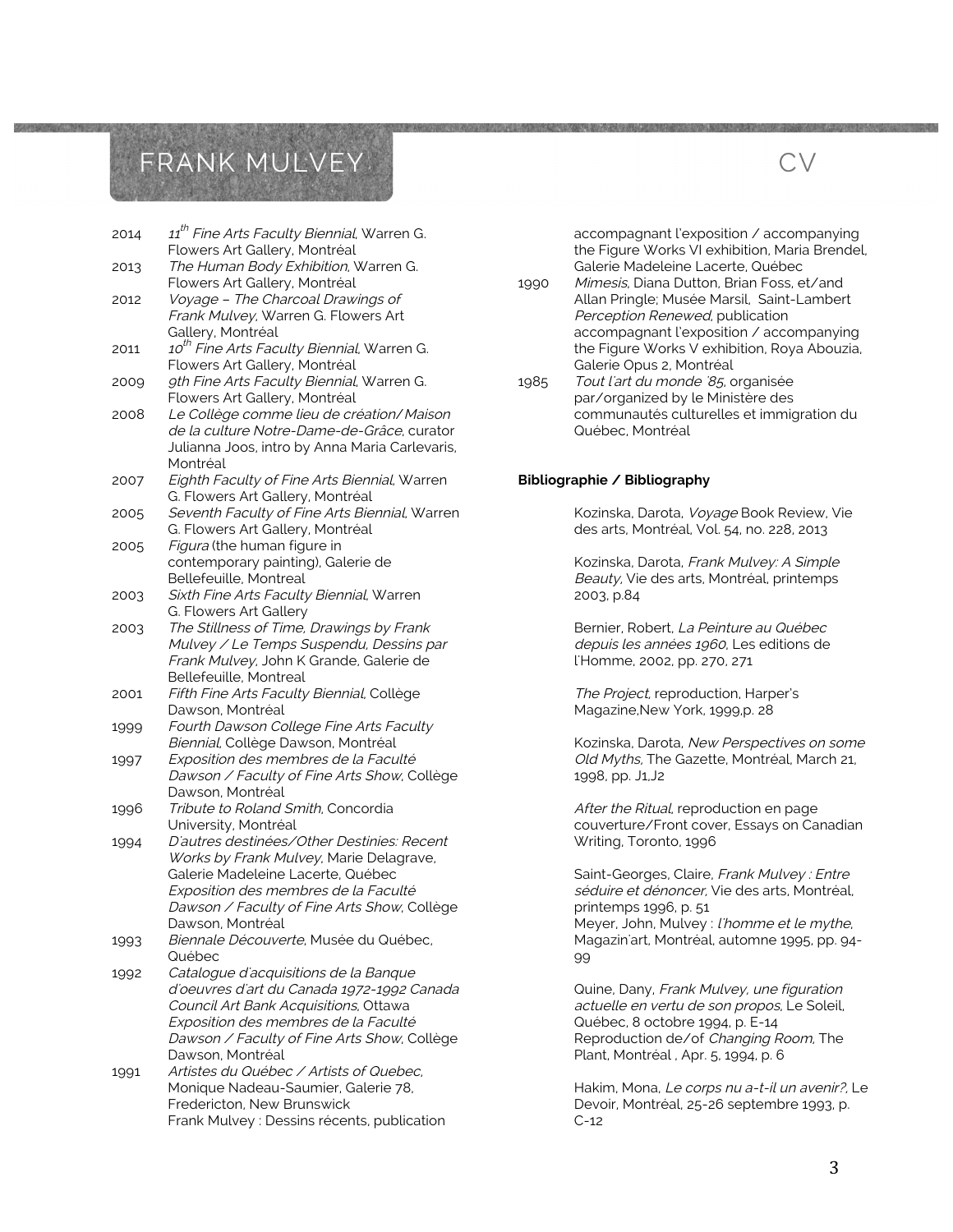Cron, Marie-Michèle, Distortion du réel, Le Devoir, Montréal, 2 mai 1992, p. C-16 Delagrave, Marie, Frank Mulvey: le dessin comme célébration, Vie des arts, Montréal, printemps 1992, p. 25

Sabat, Christina, Gallery 78: Artists of Québec, The Daily Gleaner, Fredericton, November 30, 1991

Abouzia, Roya, Perceived Reality, ETC Montréal, Montréal, Winter 1990, p. 347-349

Royer, Sylvie, Des artistes dévoilent l'intimité de leur atelier : à la Galerie Madeleine Lacerte, Le Soleil, Québec, 6 décembre 1989, p. E-14

Baele, Nancy, In the Tradition of Degas: Diary in Charcoal, Ottawa Citizen, Ottawa, September 28, 1989, p. F-11

Smith, Suzanne, Galerie Opus 2 Inc., The Link, Concordia University, Montreal, October 23, 1989, p. 13

Lehmann, Henry, No Nudes is Bad News: Division at Alliance, Montréal Daily News, Montreal, September 23, 1988, p. 24

Duncan, Ann, Censorship rears its head on Montréal art scene, The Gazette , Montreal, September 17, 1988, p. H-5

Insurance Firm Vice-President May Not Know Art, But..., The Gazette, Montreal, September 16, 1988, p. A-3

Cachez ce sein: les censeurs frappent encore, Le Devoir, Montréal, 15 septembre 1988, p.3 et/and 11

Martel, Denise, Deux jeunes artistes des plus talentueux, Journal de Québec, Québec, 30 janvier 1988, p. 3 et/and 11

Paradis, Magella, Frank Mulvey, prisonnier de son art: à la Galerie Lacerte, Le Soleil, Québec, 30 janvier 1988, p. D-12

#### **Enseignement / Teaching**

1989-2019 Chargé de cours/Instructor, Fine Arts; Illustration & Design, Dawson College, Mtl 1991-2 Chargé de cours/Instructor, Drawing/Dessin, Concordia University, Montréal

CV

- 1984-5 Chargé de cours/Instructor, Painting/Peinture, Concordia University, Montréal
- 1983-4 Assistant d'enseignment/Teaching assistant, Painting/Peinture, Concordia University, Montréal

#### **Activités connexes / Related Activities**

- 2021 Invited speaker (virtual lecture) by the Art and Design Department at the School of Architecture and Design, Lebanese American University, Beirut: Dialogues in Time – Light, Time and Architecture in Art.
- 2013 Invited speaker at Shanghai Normal University and Suzhou Art and Design Technology Institute, China: The Body Within. Curator: Back to the Future: Letterhead Design of the 1960s, Warren G. Flowers Art Gallery, Montréal https://letterheads1960s.wordpress.com
- 2011-17 Coordinator of S.P.A.C.E. (Sciences Participating with Arts and Culture in Education) at Dawson College. Exhibition catalogue editor for five consecutive exhibitions. space.dawsoncollege.qc.ca
- 2011 Invited speaker at Queens University: Shadows Adorned, also featuring a display of fine art reproductions of drawings by Mulvey 2010 Invited speaker at Concordia University:
- Linear Perspective in Art
- 2003-17 Exhibition Curator and coordinator, Warren G. Flowers Art Gallery: Throwing Stones at Sacred Cows - Stan Roach (2003), The Art of Chris Dyer (2004), 6x50 sketchbook exhibition (2005), Étude - Alex Kasyan (2008), Fiction Science - The Art of Meinert Hansen (2009), Transforming Futures (2012), The Human Body (2013), Collisions (2014), TRANS- (2015), VISION(S) (2016), Montreal,

http://space.dawsoncollege.qc.ca/exhibits

- 2001 Conception du décor pour/Set design for Un reflet d'angelus, choreographed by Anik Bouvrette, Ottawa
- 1995 Production artistique/Artwork for feature film Lilies
- 1994 Conseil d'administration/Board of Directors, Regroupement des artistes en arts visuels du Québec (RAAV), Montréal Production artistique/Artwork for feature film Reunion, directeur/directed by Lee Grant
- 1993 Production artistique/Artwork for feature film Mrs. Parker and the Vicious Circle,